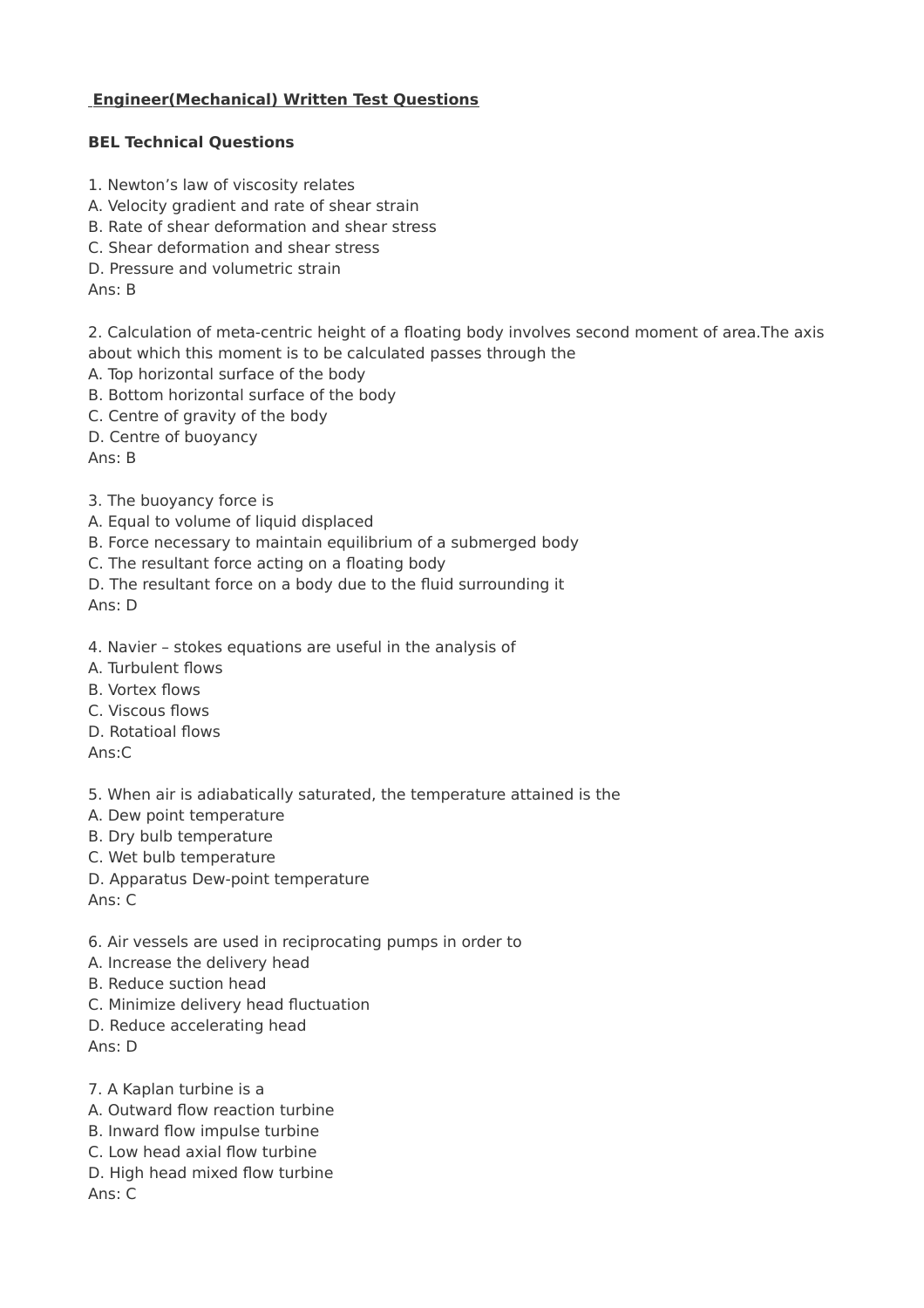- 8. Clapeyron's equation is used for finding out the
- A. Dryness fraction of steam only
- B. Entropy of superheater vapour only
- C. Specific volume at any temperature and pressure
- D. Total heat of superheated steam only

Ans: C

9. In a single stage reciprocating air compressor, the work done on air to compress it from suction pressure to delivery pressure will be minimum when the compression is

- A. Isothermal process
- B. Adiabatic process
- C. Polytropic process
- D. Constant pressure process

Ans: A

- 10. The function of economizer in a boiler is to
- A. Superheat the steam
- B. Reduce fuel consumption
- C. Increase steam pressure
- D. Maintain saturation temperature

Ans: B

11. Which one of the following represents open thermodynamic system?

- A. Manual ice cream freezer
- B. Centrifugal pump
- C. Pressure cooker
- D. Bomb calorimeter

Ans:B

- 12. Isentropic flow is
- A. Irreversible adiabatic flow
- B. Reversible adiabatic flow
- C. Ideal fluid flow
- D. Frictionless reversible flow

Ans: B

14. Lowest COP is of vapour

- A.Compression cycle with superheated vapour
- B. Compression cycle with dry compression
- C. Compression cycle with wet compression
- D. Absorption cycle
- Ans: D
- 15. Air injection is IC engine refers to injection of
- A. Air only
- B. Liquid fuel only
- C. liquid fuel and air
- D. Supercharging air

Ans: B

16. In the SI engine, highest UBHC concentration is observed during A. Maximum load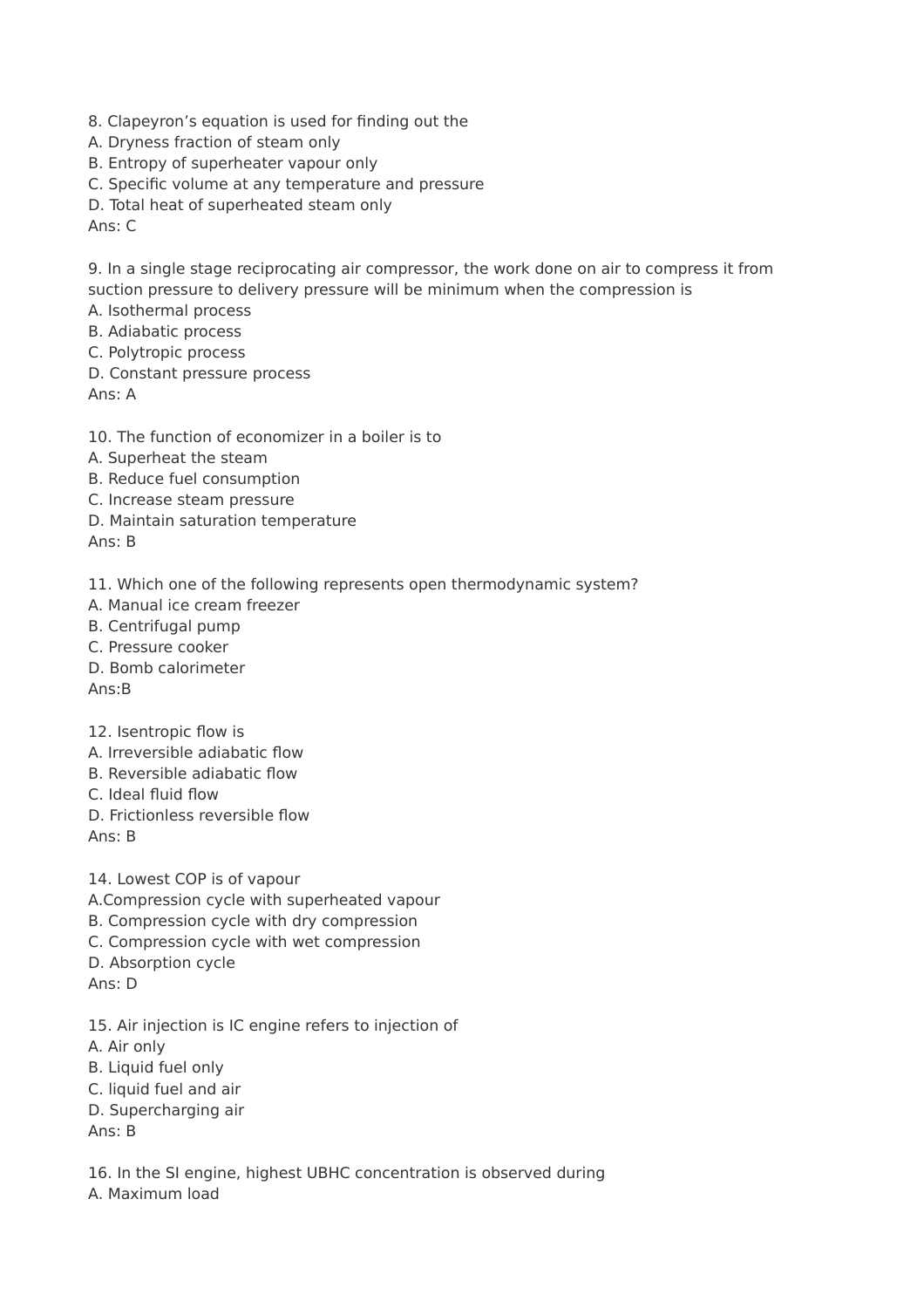B. Acceleration C. Deceleration D. Idling Ans: D

17. In the film established along a vertical plate during condensation of any vapour over the plates, the temperature distribution curve is

A. Concave upwards

B. Concave downwards

C. Parabolic

D. Straight line

Ans: D

18. Ice is very close to a

A. Gray body

B. Black body

C. White body

D. Specular body

Ans: B

19. Which of the following is not an essential component of any refrigeration system, where refrigeration effect is produced by vaporization of refrigerant ?

A. Compressor

B. condenser

C.Evaporator

D. Expansion device

Ans: A

20. The centre of pressure for an inclined surface area

A. Lies below the centroid of the surface strain

B. Coincides with the centroid

C. Lies above the centroid of the surface

D. None of the above

Ans: (a)

BEL General Aptitude

1. The total number of digits used in numbering the pages of a book having 366 pages is

A. 732

B. 990

C.1098

D.1305

Ans:B

Explanation: Total number of digits= (No. of digits in 1- digit page nos. + No. of digits in 2-digit page nos. + No. of digits in 3- digit page nos.)  $= (1 \times 9 + 2 \times 90 + 3 \times 267) = (9 + 180 + 801) = 990$ 

2. A and B together can do a piece of work in 30 days. A having worked for 16 days, B finishes the remaining work alone in 44 days. In how many days shall B finish the whole work alone?

A.30 days B. 40 days C. 60 days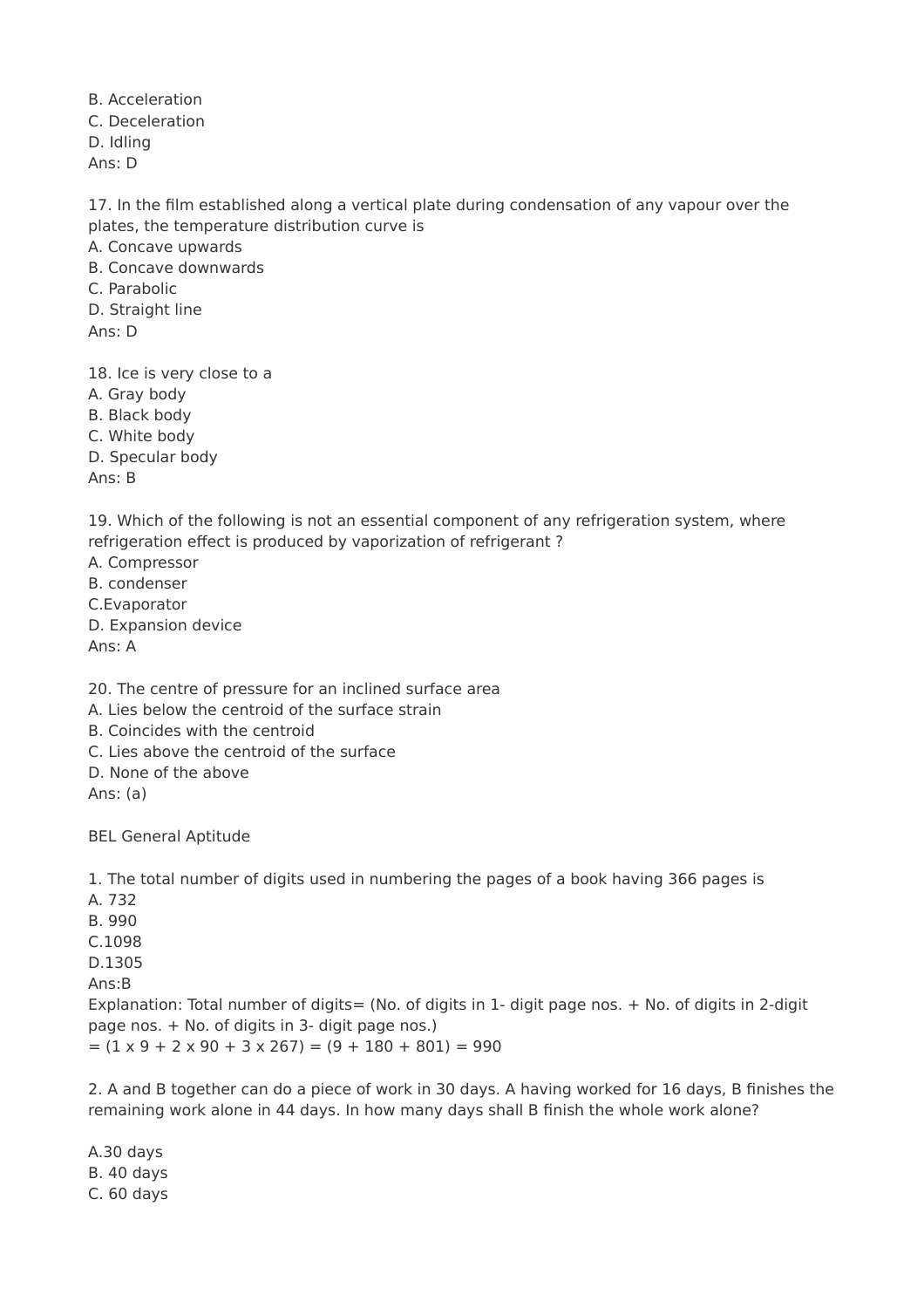Ans:C 3. 39% of a number exceeds 19% of the same by 48. What is the number ? A.180 B. 260 C. 240 D. 280 Ans:C 4.  $(\sqrt{5}+\sqrt{3})/(\sqrt{5}-\sqrt{3})$  is equal to : A. 1 B. 2 C. 4-√15 D. 4+√15

Ans:C

D. 70 days

5. A is the son of C; C and Q are sisters; Z is the mother of Q and P is the son of Z. Which of the following statements is true?

A. P and A are cousins

B. P is the maternal uncle of A

C. Q is the maternal grandfather of A

D. C and P are sisters

Ans:B

Explanation: C and Q are sisters and A is the son of C. Hence, C is the mother of A or Z is the mother Q.Hence, Z is the maternal grandmother of A. P is the son of Z. Hence, P is the maternal uncle of

6. QAR, RAS, SAT, TAU, \_\_\_\_\_

A. UAV

B. UAT

C. TAS

D. TAT

Ans:A

Explanation: In this series, the third letter is repeated as the first letter of the next segment. The middle letter, A, remains static. The third letters are in alphabetical order, beginning with R.

7. ."School" is related to "Education" in the same way as "court" is related to

- A. Lawyer B. Criminal
- C. Justice D.Jugde
- 

Ans:C

8. The sum of the first 47 terms of the series 1/4+1/5-1/6-1/4-1/5+1/6+1/4+1/5-1/6… is:

- A. 0
- B.  $-(1/6)$
- C. 1/6

D. 1

Ans:B

9. The smallest value of m, for which 2m+1 is not a prime number, is: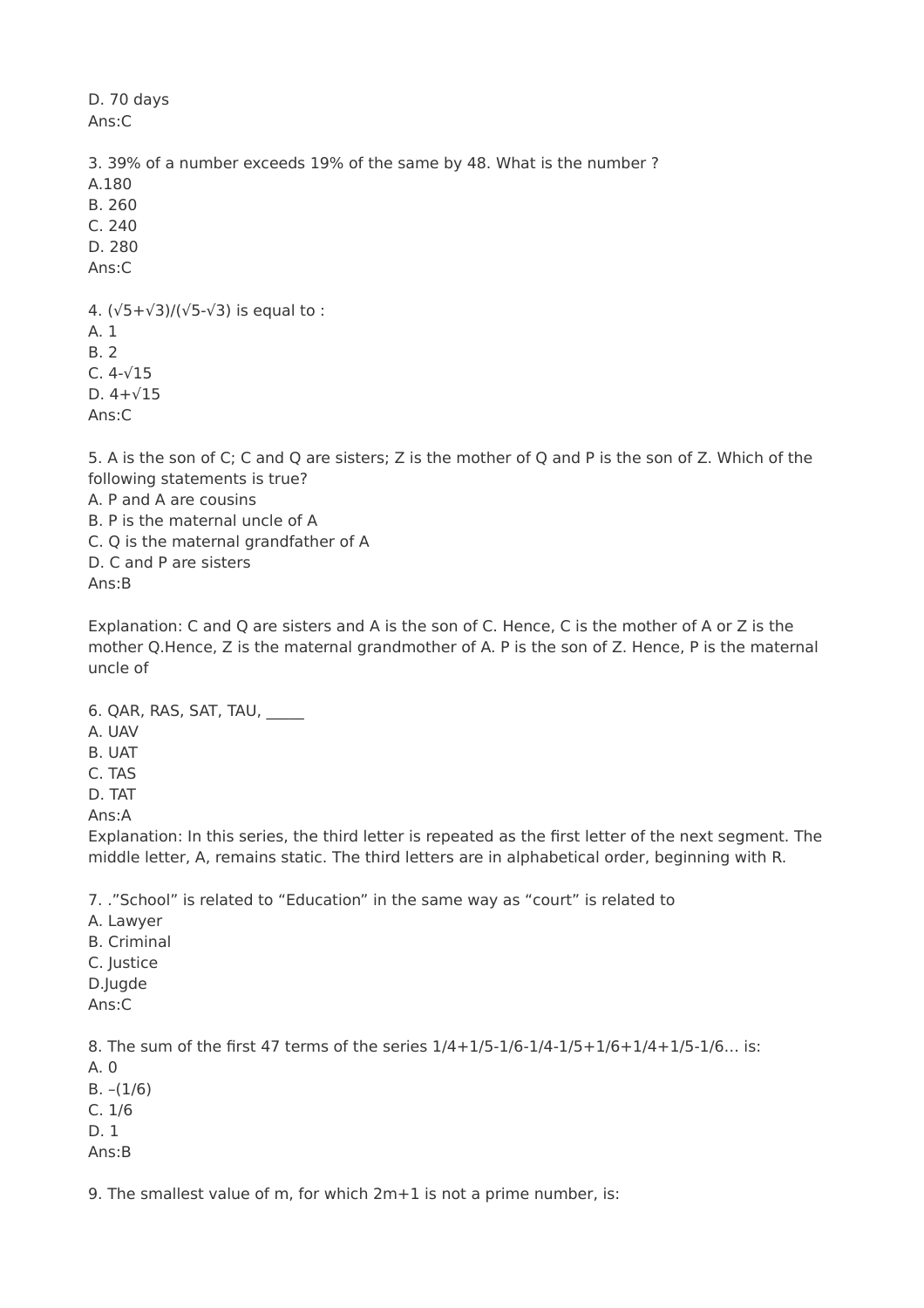A. 3

B. 4

C. 5

D. 6

Ans:B

10. How big will an angle of one and a half degree look through a glass that magnifies things three times?

 $A. 1<sup>1</sup>/<sub>2</sub>$ B. 2 ½

 $C.3\frac{1}{2}$ 

D. 4 ½

Ans: A. 1 ½ degrees

Explanation : The magnifying glass cannot increase the magnitude of an angle.

11. Nitin's age was equal to square of some number last year and the following year it would be cube of a number. If again Nitin's age has to be equal to the cube of some number, then for how long he will have to wait?

A. 10

B. 38

C. 39

D. 64

Ans:B

Explanation: Clearly, we have to first find two numbers whose difference is 2 and of which the smaller one is a perfect square and the bigger one a perfect cube.

Such numbers are 25 and 27.

Thus, Nitin is now 26 years old. Since the next perfect cube after 27 is 64, so required time period  $= (64 - 26)$  years  $= 38$  years.

12. 1, 6, 24, 60,120, 210 A. 336

B. 366

C. 330

D. 660

Ans: A. 336

13. A cylindrical container has a radius of eight inches with a height of three inches. Compute how many inches should be added to either the radius or height to give the same increase in volume?

A. 13 B. 16/3 C. 11/3

D. 17/3

Ans: B.16/3 inches

Explanation : Let x be the amount of increase. The volume will increase by the same amount if the radius increased or the height is increased.

So, the effect on increasing height is equal to the effect on increasing the radius.

i.e.,  $(22/7)*8*8*(3+x) = (22/7)*(8+x)*(8+x)*3$ 

Solving the quadratic equation we get the  $x = 0$  or 16/3. The possible increase would be by 16/3 inches.